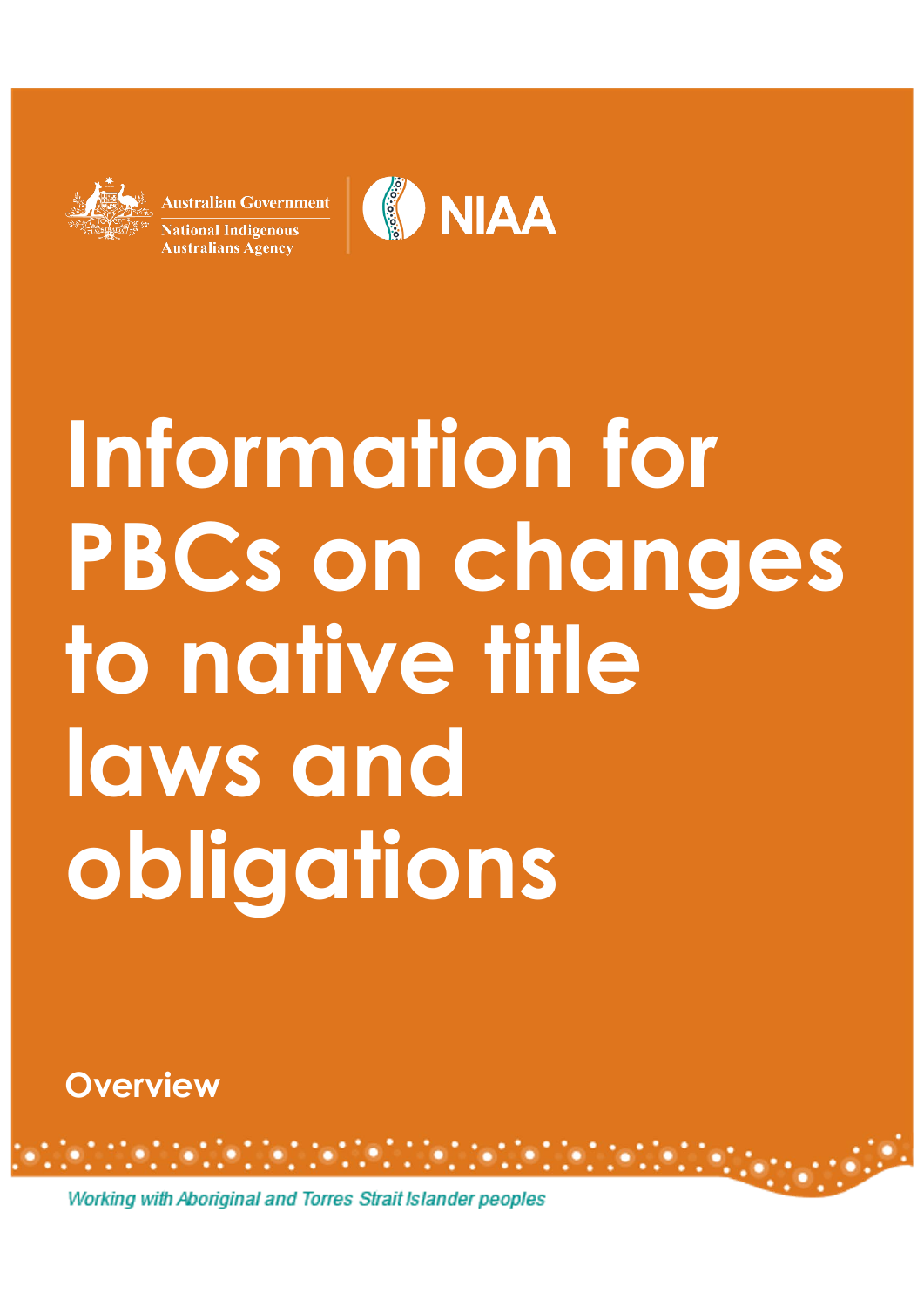## **Background**

On 3 February 2021, the Australian Government passed the *Native Title Legislation Amendment Act 2021* **(Amendment Act).**

• The Amendment Act makes changes to the *Native Title Act 1993* (NTA) and *Corporations (Aboriginal and Torres Strait Islander) Act 2006* (CATSI Act).

The Government also made changes that affect Prescribed Bodies Corporate (PBCs) in the *Registered Native Title Bodies Corporate Legislation Amendment Regulations 2021* **(Amendment Regulations)**.

• The Amendment Regulations mainly change the *Native Title* (*Prescribed Bodies Corporate) Regulations 1999* (PBC Regulations). They also make some consequential changes to the Corporations (Aboriginal and Torres Strait Islander) Regulations 2017 and Native Title (Indigenous Land Use Agreements) Regulations 1999.

These changes introduce new rules and requirements for PBCs, including the requirement for existing PBCs to amend their rule books. The starting date for these changes is 25 March 2021. Existing PBCs have two years to make the rule book changes.

The amendments fall into **three broad categories**:

- 1. Measures that streamline **PBC decision-making**
- 2. Measures that increase the **transparency and accountability** of PBCs to common law holders
- 3. Measures that assist with the **management and resolution of post-determination disputes**
	- a) Improvements to PBC membership decisions and rules
	- b) Improvements to dispute resolution pathways

This factsheet provides an overview of the changes.

More information about the amendments can be found on the **[Changes to Native Title legislation affecting Prescribed](https://www.niaa.gov.au/resource-centre/indigenous-affairs/changes-native-title-legislation-affecting-pbcs)  [Bodies Corporate](https://www.niaa.gov.au/resource-centre/indigenous-affairs/changes-native-title-legislation-affecting-pbcs) (PBCs) page** on the NIAA website.

**Rule book:** The rule book explains how the corporation operates, who can become a member, and how members and directors have to make decisions and run the corporation. All CATSI Act corporations need to have rule books. Rule books are also referred to as a corporation's constitution

## **What is new for PBCs?**

#### **1. Streamlining PBC decision-making**

**Native title decisions** – The PBC regulations more clearly define 'native title decisions' and describe the processes that must be followed by PBCs for making them. This means the regulations that relate to consultation and consent requirements for native title decisions are easier to understand and give clear guidance in respect of their implementation.

**Compensation applications** – PBCs can now make more types of applications for compensation. Before making a compensation application, PBCs must consult the relevant common law holders and obtain their consent to making the application. This means common law holders have a say before a compensation application is made by their PBC and decision-making around compensation applications is more transparent.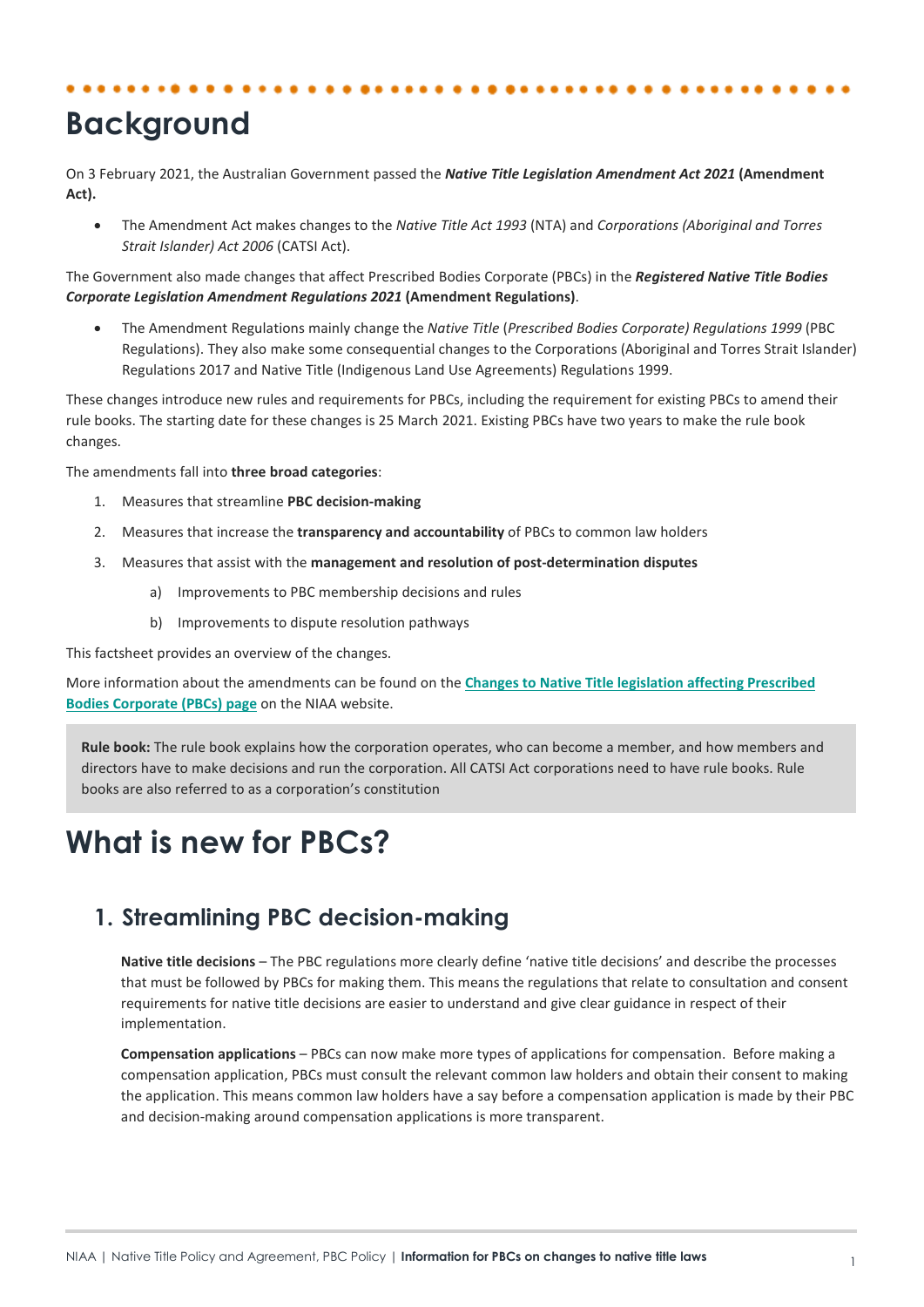**Consulting Native Title Representative Bodies/Service Providers (NTRB/SPs)** – PBCs are no longer required to consult with their NTRB/SPs when making a native title decision. This means a streamlining of PBC native title decision-making.

**Standing instructions** – Common law holders can now give their PBC standing instructions about decisions to enter into an Indigenous Land Use Agreement (ILUA) or section 31 agreement under the NTA when the PBC itself is the beneficiary or only grantee party (i.e. the body who has applied to the government for the grant of a mining tenement such as exploration licences and mining leases). This means that decision-making in relation to these types of agreements is streamlined, if common law holders agree to provide standing instructions. This will avoid timeconsuming and costly consultation processes each time a PBC wants to enter into these types of agreements.

#### **2. Increasing the transparency and accountability of PBCs to common law holders**

**Certificates** – PBCs must issue a certificate for every native title decision and decision to make a compensation application.

The certificate has to be signed by the PBC in accordance with the CATSI Act or by the CEO (if any). The common law holders (also referred to as native title holders), persons with a substantial interest in the decision and the Registrar of Indigenous Corporations (Registrar) can request a copy of the certificate.

The Registrar has a new power to assess whether a certificate has been validly issued and can make a non-binding finding. This means there is more transparency around PBC decision-making for common law holders and increased PBC accountability. Being able to access the certificate, the Registrar can assist common law holders with information, found in the certificate, about a particular PBC native title or compensation application decision. This in turn may avoid the escalation of a complaint or dispute.

#### **3. Post-determination dispute management and resolution**

#### a) Improvements to PBC membership decisions and rules

**Membership** – PBCs must now have eligibility requirements that provide for all common law holders to be represented within the PBC, either directly (for example, through personal membership of the PBC) or indirectly (for example, a single family member may become a member of the PBC to represent an entire family group of common law holders).

The directors of PBCs must accept a membership application when the applicant meets the eligibility criteria in the rule book and the applicant applies in writing.

A PBC's rule book must not provide for grounds or processes to cancel membership other than as provided for in the CATSI Act. PBCs cannot add their own grounds for cancelling memberships.

This means that all common law holders are represented by the PBC and their representation cannot be excluded. The changes seek to prevent a PBC from arbitrarily excluding some common law holders from membership.

#### b) Improvements to dispute resolution pathways

**New dispute resolution clause** – A PBC's rule book must now include a clause about disputes between the PBC and a person who is, or who claims to be, a common law holder (whether or not the person is a member of the PBC).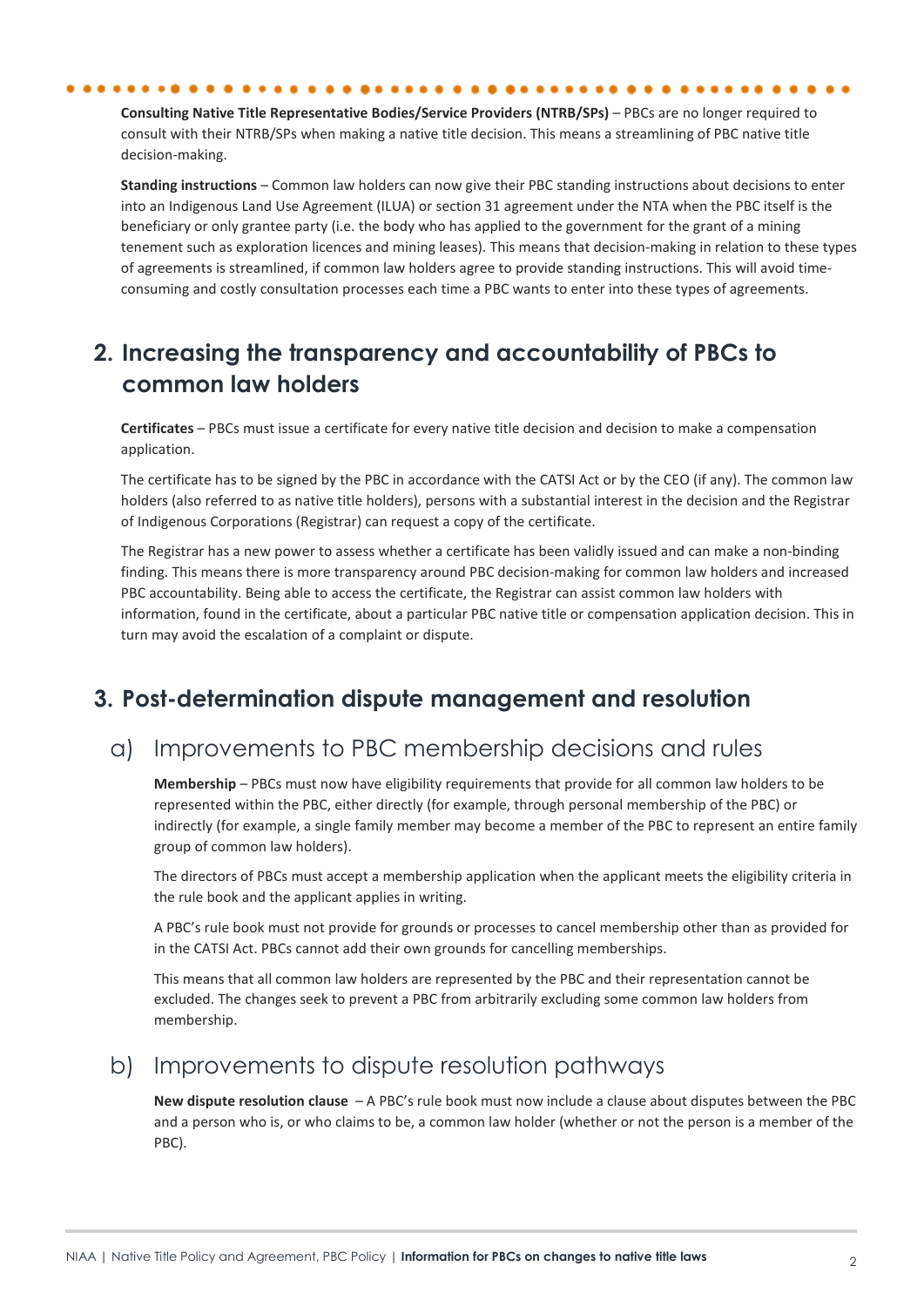The clause must cover disputes about whether or not a person is a common law holder or the PBC's performance of its native title functions. This means common law holders and PBCs have a further mechanism that helps them with the management of post-determination disputes which they can tailor to their traditional laws and customs and circumstances. This supports self-determination.

**Special administration** – The grounds for the Registrar of Indigenous Corporations to consider placing a PBC under special administration have been extended to include when the PBC breaches its native title obligations seriously or repeatedly.

**National Native Title Tribunal (NNTT)** – The NNTT now has the function to assist PBCs and common law holders, including with mediation of disputes. This means further support is available to PBCs and common law holders.

**Federal Court** - All PBC-related court matters under the CATSI Act must now commence in the Federal Court. This means the Federal Court will be able to apply its native title expertise, case management tools and strategies for resolving disputes in relation to native title applications, which it has developed over more than two decades nationally, to court matters involving PBCs.

### **What do PBCs need to do?**

PBCs registered before 25 March 2021 have two years to make the **following changes to their rule books**:

- **add a dispute resolution clause** for disputes between the PBC and common law holders and persons who claim to be common law holders about whether or not the person is a common law holder or the PBC's performance of its native title functions.
- **remove any rules that provide for grounds for membership to be cancelled that are additional to those set out in the CATSI Act** so that only the grounds in the CATSI Act apply. The reasons in the CATSI Act are: ineligibility for membership or failure to pay fees; being uncontactable; not being an Aboriginal and Torres Strait Islander person; and having misbehaved i.e. the member has behaved in a manner that significantly interfered with the operation of the PBC or of PBC meetings.
- **remove any rules that set out a process for cancelling membership on the grounds of ineligibility or failure to pay fees that are different to the processes set out in the CATSI Act.**
- **make sure the membership criteria provides for all common law holders to be represented within the PBC and make all necessary consequential changes to the rule book**. Representation can be direct (for example, through personal membership) or indirect (for example, a single family member becomes a member to represent their entire family group).

**New PBCs** (i.e. PBCs that come into existence on or after 25 March 2021) must ensure that their rule books comply with the CATSI Act (and include these reforms) when they incorporate under the CATSI Act.

To **change a rule book**, the members need to **pass a special resolution**. This means at least 75 per cent of the votes cast by members entitled to vote on the resolution (at a general meeting whose notice sets out the intention to propose the resolution) have agreed to it.

## **Assistance available to PBCs**

ORIC provides information and guidance for corporations to revise their rule books—see oric.gov.au.